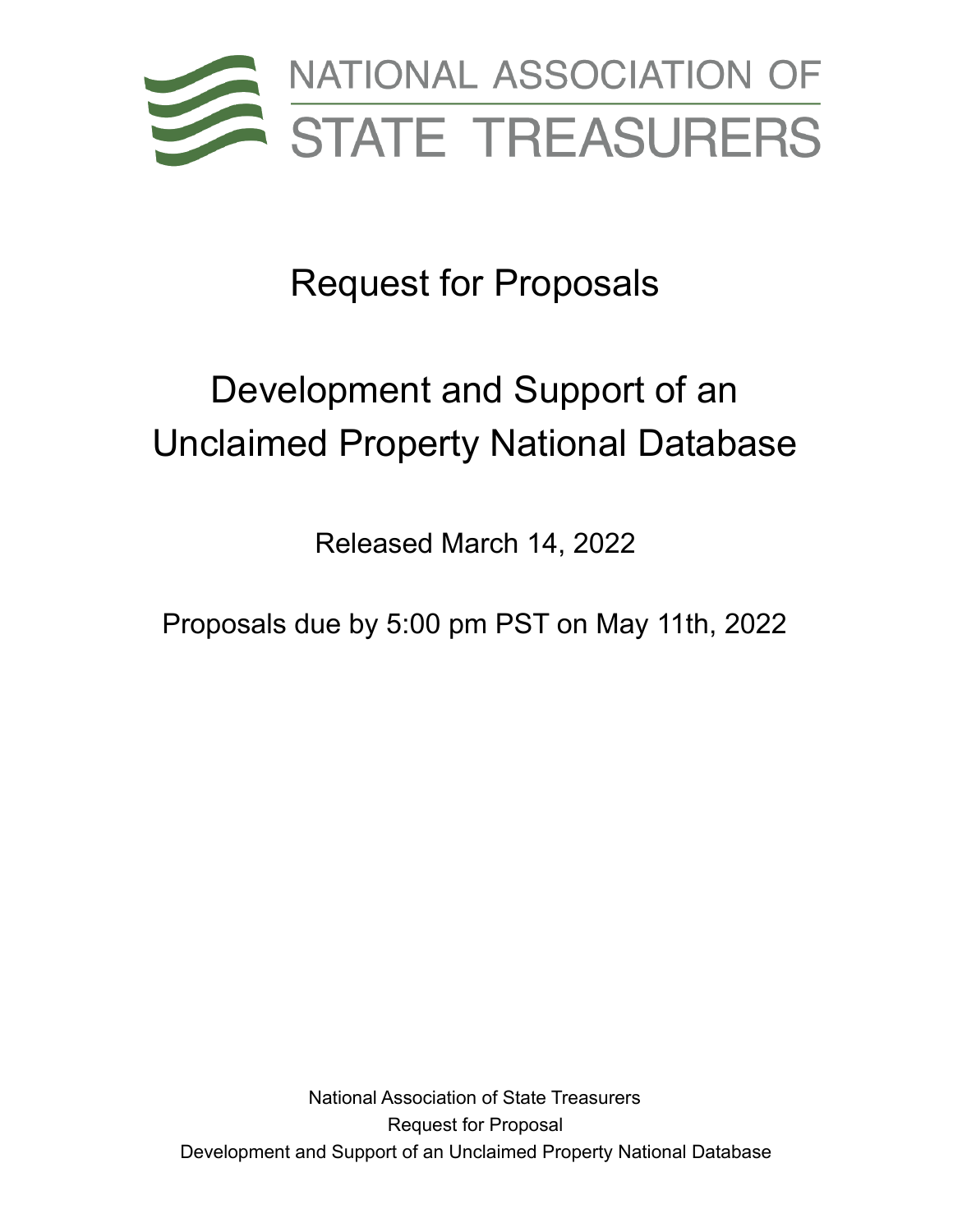

## **Table of Contents**

#### 1. Overview

2. Background

#### 3. Initial Qualifications

- 3.1. Experience with state unclaimed property programs
- 3.2. Timeline
- 3.3. Searchable database
- 3.4. Customer support
- 3.5. State Data
- 3.6. Availability and Accessibility
- 3.7. Knowledge of NAUPA Codes and File Formats
- 3.8. Experience and Familiarity with NAST and NAUPA

#### 4. Scope of Service

- 4.1. Searchable Database
- 4.2. Claims Processing
- 4.3. Website
- 4.4. Data protection
- 4.5. Monetization options

#### 5. RFP Key Dates and Deliverables

- 5.1. RFP Schedule
- 5.2. Contact Information
- 5.3. Confidentiality of Documents
- 5.4. Questions

#### 6. Proposal Content + Format

- 6.1. Cover page
- 6.2. Table of Contents
- 6.3. Executive Summary Describing the Proposal
- 6.4. Detailed Scope of Work (10 page limit)
- 6.5. Service Team including subcontractors, if applicable
- 6.6. Timeline for Implementation
- 6.7. Cost Proposal
- 7. Selection Criteria
- 8. Finalist Oral Interview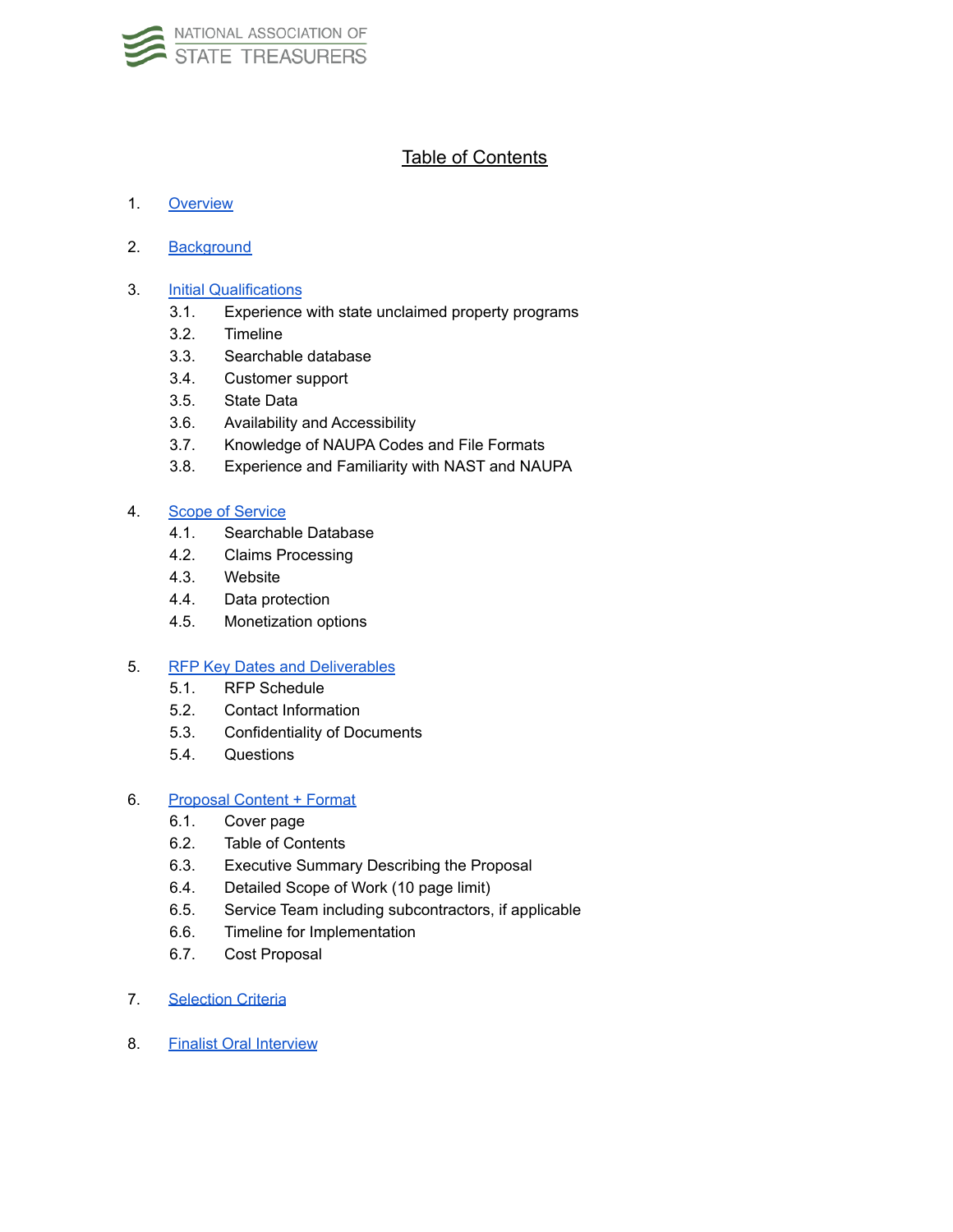

## **1. Overview**

The National Association of State Treasurers (NAST) is issuing this Request for Proposals ("RFP") for Development and Support of an Unclaimed Property National Database. Institutions that submit Proposals ("Respondents") shall submit their proposals by 5:00 PST by May 11, 2022.

NAST seeks a Contractor with existing relationships to state unclaimed property programs to administer a national database of unclaimed property. The initial period of services contracted will be 5 years with an option for renewal. The Contractor must have thorough knowledge of the unclaimed property reporting and claims processing, NAUPA file formats, web design and support, and federal, state and local unclaimed property programs and law. At the time the Contractor submits its Proposal, or prior to that time, if required by law, the Contractor must have all required licenses, bonding, facilities, equipment and trained personnel necessary to perform the work specified in this RFP.

The objectives NAST seeks to fulfill through this RFP are:

- 1. Maximize the return of resources and assets to the rightful owner
- 2. Providing a streamlined searching and claims process to the individual
- 3. Minimize direct expense to NAST and state programs.
- 4. Provide an efficient customer service operation for any individual or state requests.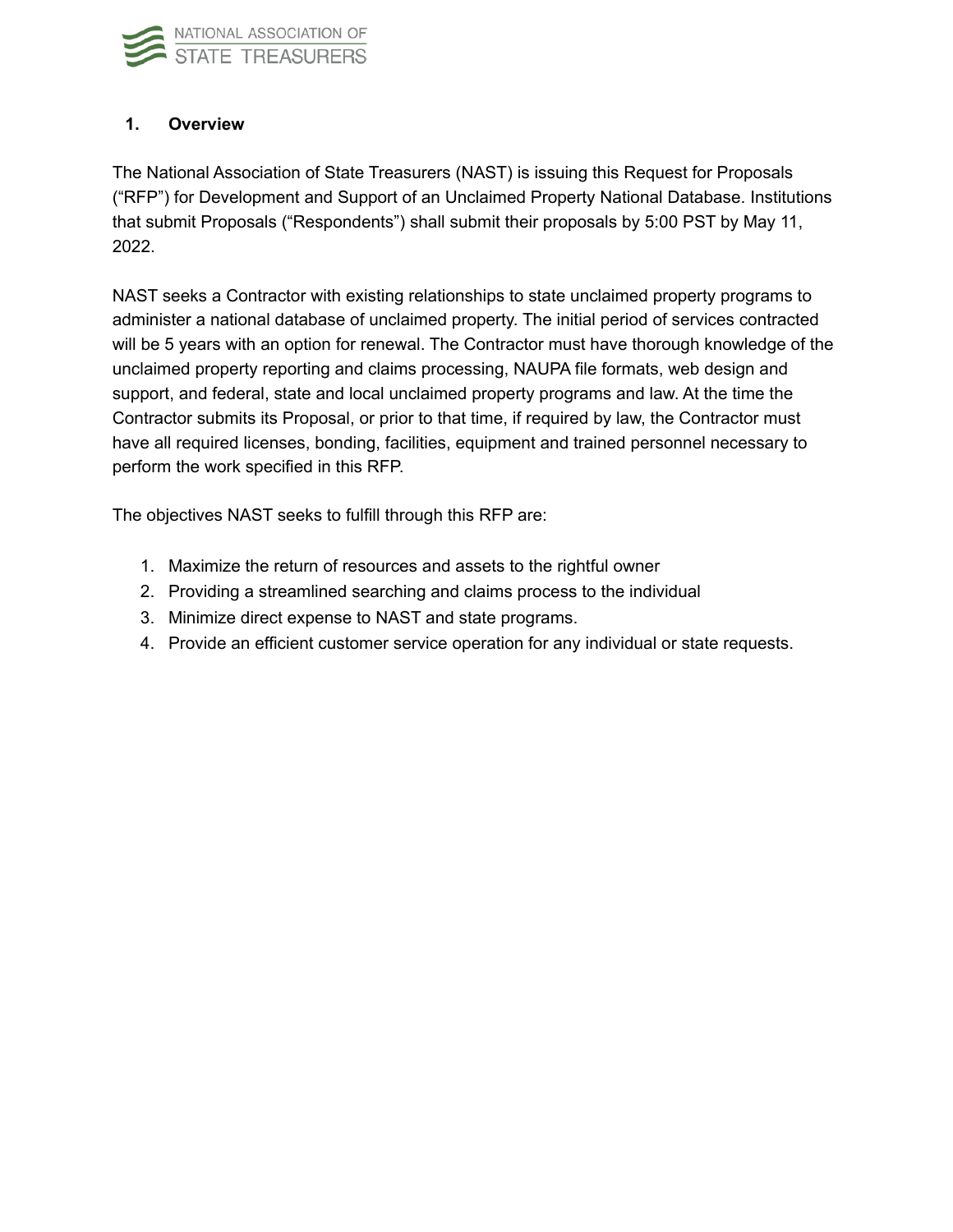

## **2. Background**

The purpose for this Request for Proposals (RFP), is for NAUPA to assess the ideas and strategies from all interested parties, as to the functionality of a national database of unclaimed property owners through missingmoney.com. The national database will provide to the public, access to a central repository of state abandoned property records, through the use of today's powerful database and Internet technology. The database would be an additional extension of outreach efforts used by states, to assist owners in the recovery of unclaimed property.

National Association of Unclaimed Property Administrators and member states have as goals, to maximize the return of resources and assets to the rightful owner and to minimize the cost of this recovery to those owners. A responder to this RFP should bear those two goals in mind.

The existence of the database would allow any person to determine the existence of abandoned or unclaimed property in any of the 50 states, the District of Columbia, and any other participating entity. It's anticipated by NAUPA that a Provider will develop, maintain, and support an Unclaimed Property National Database (UPND), which will provide access to the public of participating States abandoned property records.

The UPND will be developed using current state of the art technology, and it's assumed that the Provider will be continuously taking advantage of the rapidly evolving benefits of the latest technology. As a minimum, the UPND under consideration by NAUPA will contain the following features:

Aggregate or link all state provided abandoned property owner records in a central database located on an Internet web site, so that a searcher will be able to search simultaneously through all individual state records.

Internet site availability 24 hours a day, 7 days a week, and appropriate disaster/business recovery procedures are in place. Security of the state data and any searcher supplied data shall be protected at all times from unauthorized access.

Member states of NAUPA have diverse philosophies on how the database should be fiscally supported. The Association seeks ideas and comments on how the national database would be funded and descriptions of flexible payment strategies.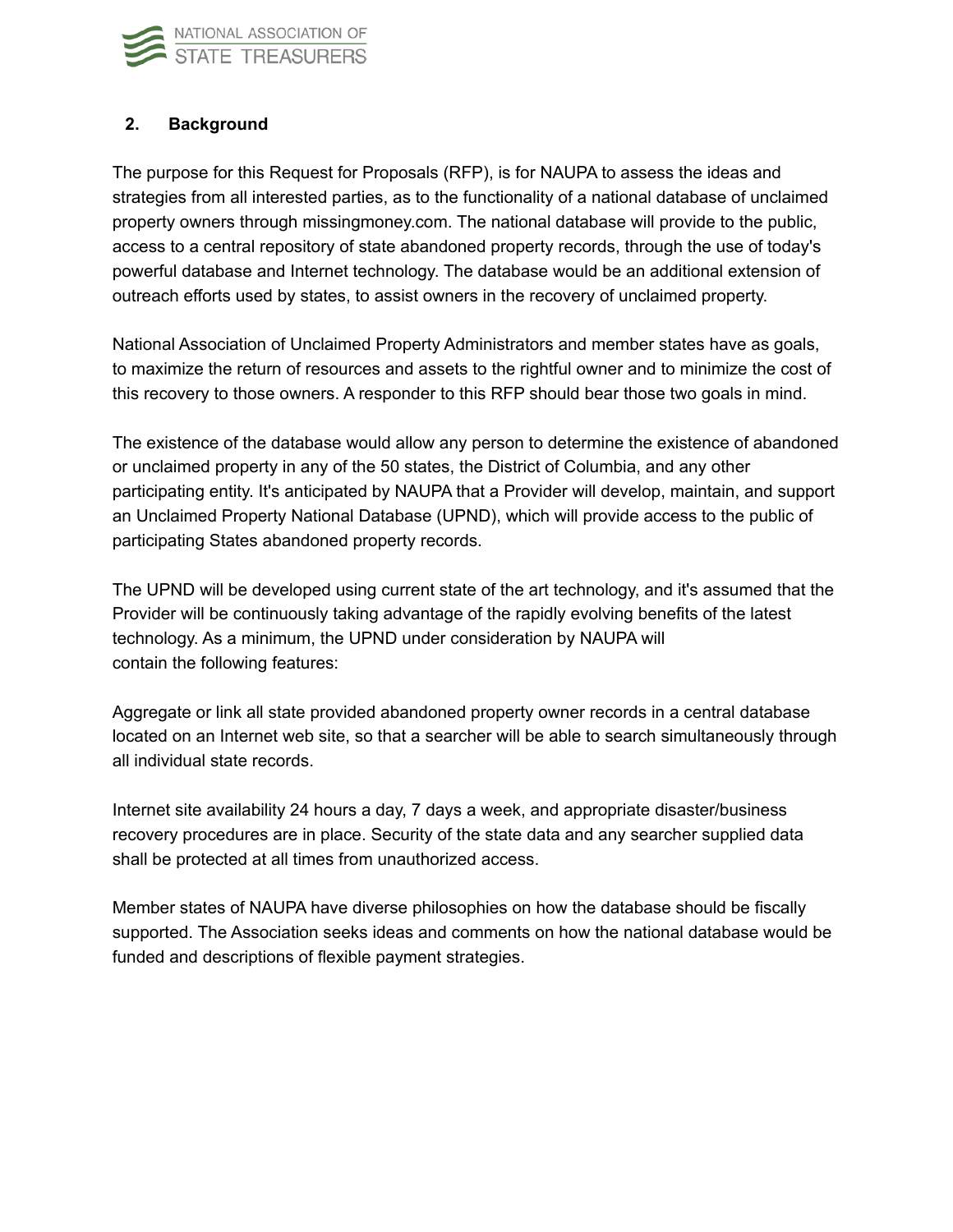

### **3. Initial Qualifications**

#### **3.1. Experience with State Unclaimed Property Programs**

The contractor will be working closely with state programs to manage the database and encourage state participation, as well as facilitating the secure transmission of data. To that end, the contractor should have a proven working relationship with state unclaimed property programs. Unclaimed property is a constantly evolving space and the contractor will be required to keep up with state unclaimed property programs, management, and the changing laws and regulations on a national and state level.

#### **3.2. Timeline**

The timeline of the proposals should strive to be operational as close to 10/22/2022 to minimize disruptions in expected service.

#### **3.3. Searchable database**

We understand that systems may need to be adjusted to meet the specifications of the new administrator, but the contractor should have an internet based searchable database structure operational with references to its efficacy. Such a system will ensure secure acceptance of state reports and present them in accordance with the state's preferences.

#### **3.4. Customer support**

The database will offer support to searchers through maintenance and updating of a FAQ page and at minimum a contact form. Support for states will be made available via email or phone at a minimum with an accelerated turnaround time.

#### **3.5. State data**

The database system will need to convert raw reports from state systems into a form and format compatible with the form and format required for the National Database. NAUPA expects the Provider to have experience with handling state data and are interested in the type of notification the Provider would provide to States and ensure appropriate data security measures.

#### **3.6. Availability and Accessibility**

The proposal should ensure that the Site is operational and available to Internet users, aside from unpreventable interruptions, at least 23 hours per day and that site maintenance is performed so as to minimize periods of non-availability. The website must have a mobile friendly interface and strive for accessibility to international users and those with disabilities.

## **3.7. Knowledge of NAUPA codes and file formats**

NAUPA has established and approved a set of codes in a uniform format to make electronic reporting more consistent. The contractor should have full knowledge of the NAUPA standard property codes and file format, including state specific reporting nuances. They will be expected to keep up with all changes to reporting standards to ensure the most accurate delivery to all participating states.

## **3.8. Experience and familiarity with NAST & NAUPA**

The Contractor would preferably have an established relationship with NAST & NAUPA, understanding our structure, mission, values, and membership.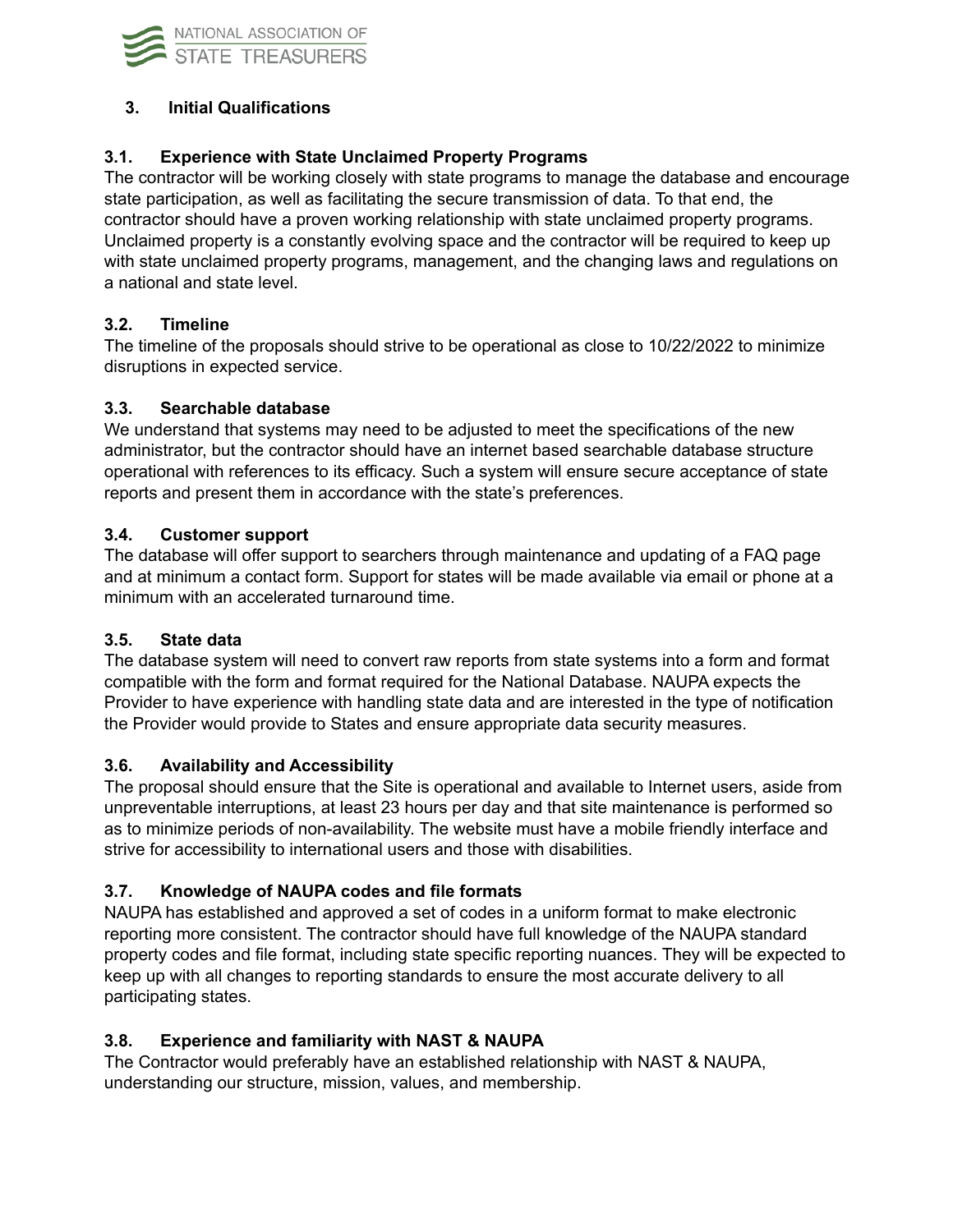

## **4. Scope of Service**

The Contractor must furnish all labor, materials and resources necessary to provide NAST with a searchable national database, including but not limited to the following:

## **4.1. Searchable Database**

The contractor will maintain a publicly accessible database to allow for the searching of multiple state's unclaimed property records. The results should be filterable by state/province at the minimum.

## **4.2. Claims Processing**

The database should have options for participating states to decide how the claiming of property will be handled from the database including opting out. Special consideration will be given to seamless claim options.

## **4.3. Website**

The website hosting the database should include basic information about unclaimed property and links to the NAUPA site as well as all state and international unclaimed property websites.

## **4.4. Data protection**

The Contractor, being responsible for the secure transfer of sensitive data, must be able to explain how they adhere to the highest level of data and cyber security including, but not limited to: Standardized due diligence on annual SOC reports for the last three years; current cybersecurity framework; ISO 27001 certification; Cyber incident response plan including notification, mitigation, recovery, and restoration timeline; cybersecurity training program which includes new user awareness training, annual user awareness training, and refresher training after incidents.

## **4.5. Monetization options**

Member states of NAUPA have diverse philosophies on how the database should be fiscally supported. The Association seeks ideas and comments on how the national database would be funded and descriptions of flexible payment strategies.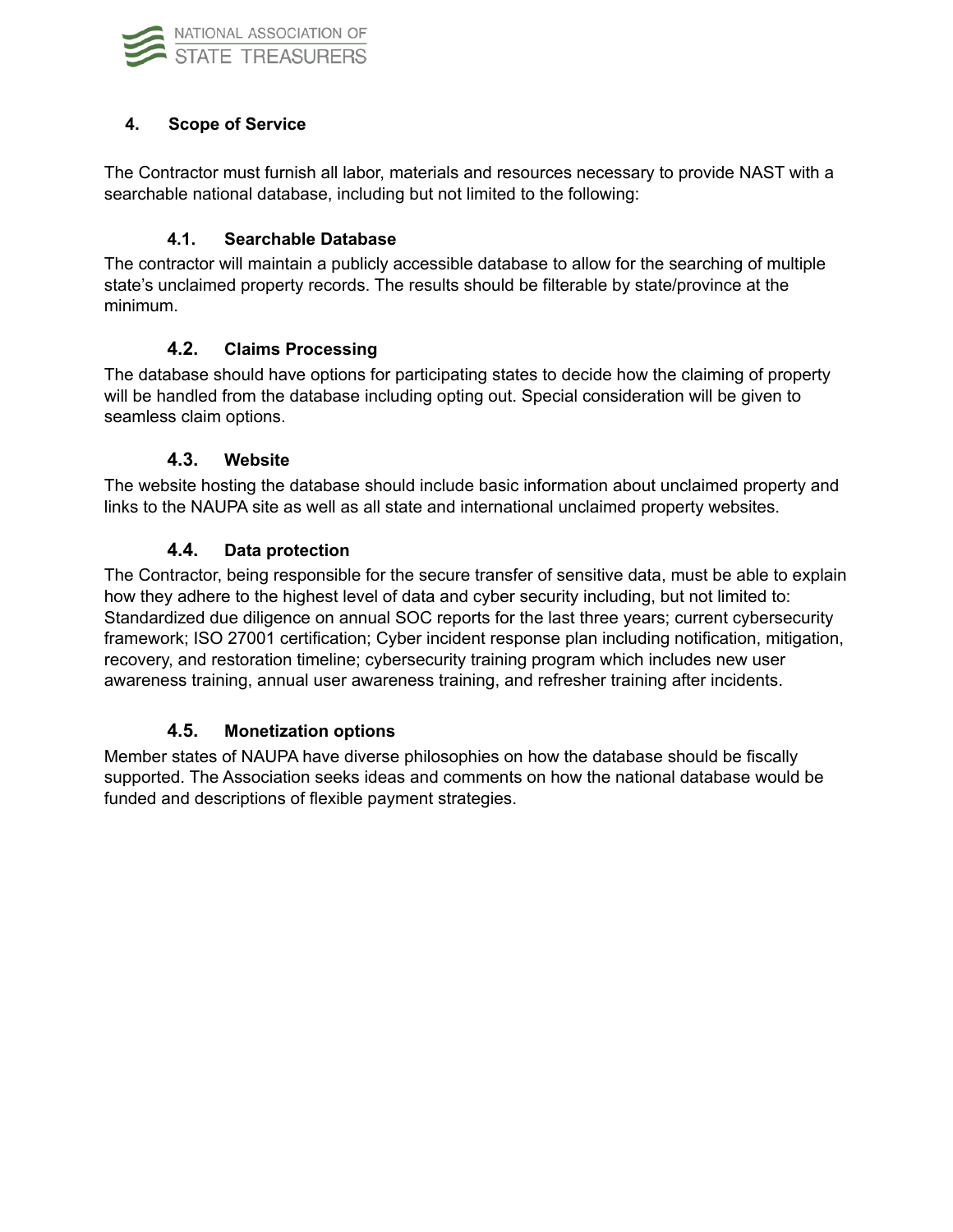

#### **5. RFP Key Dates and Deliverables**

## **6.1. RFP Schedule**

| <b>Task</b>             | <b>Date</b> |
|-------------------------|-------------|
| <b>RFP Released</b>     | March 14th  |
| <b>Questions Due</b>    | April 4th   |
| <b>Answers Posted</b>   | April 24th  |
| Proposals Due           | May 11th    |
| Vendor Interviews       | May 9-20th  |
| <b>Vendor Selection</b> | May 31st    |

## **6.2. Contact Information**

Jeremy Dawson will serve as the primary point of contact for any questions and to submit responses.

NAST, Jeremy Dawson, [jeremy@statetreasurers.org,](mailto:jeremy@statetreasurers.org) 202.630.1405

#### **6.3. Confidentiality of Documents**

NAST will maintain the confidentiality of proposals to the best of our ability, complying with all relevant regulations.

#### **6.4. Questions**

Questions must be received by 5:00 pm PST on April 4th to receive a response. Answers will be posted to the NAST [website](https://nast.org/clearinghouse/) by 5:00 PST on April 24th.